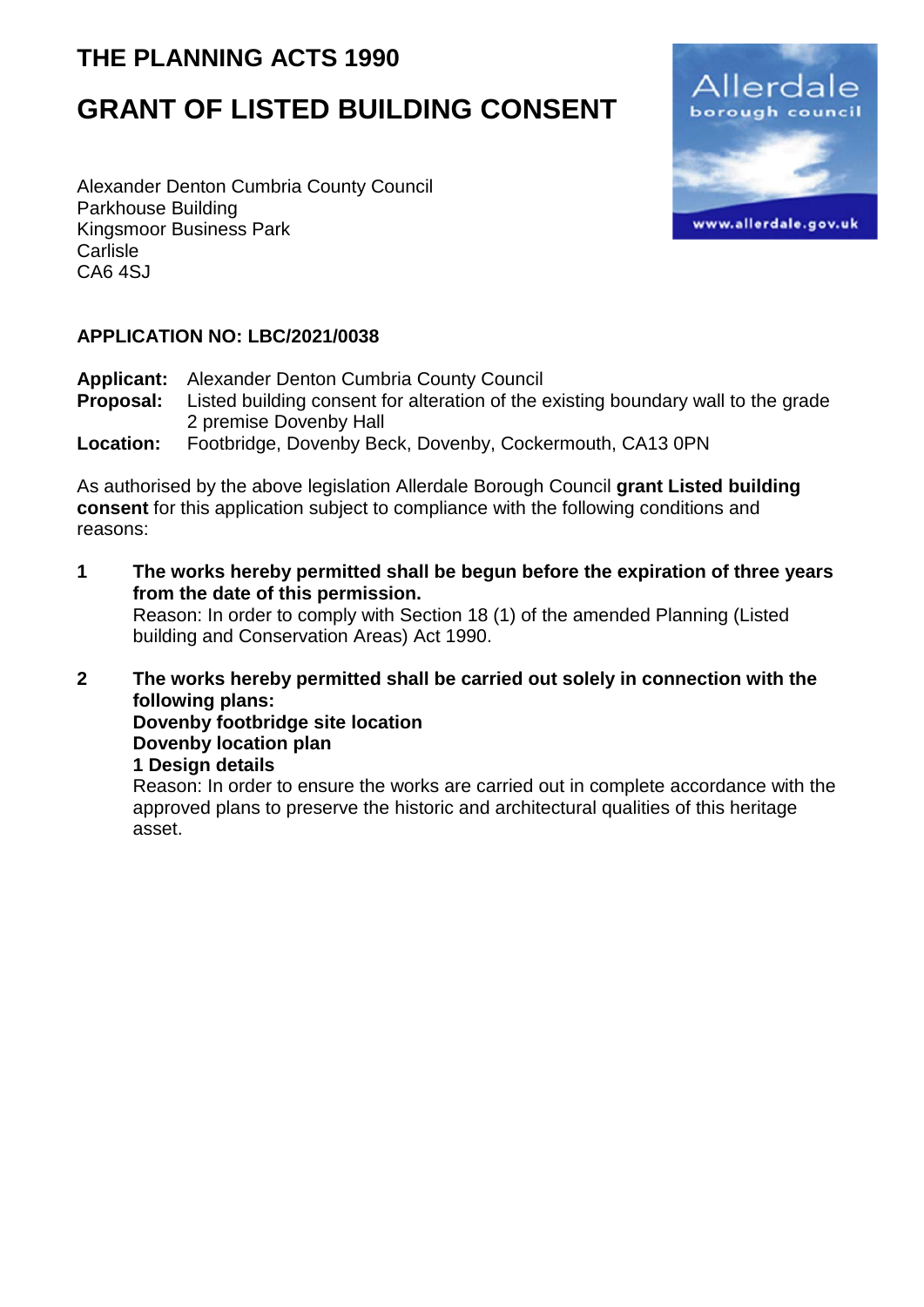**3 No part of the development hereby permitted shall be constructed above ground floor level until a 1m square free-standing panel of the facing stone materials (including their pattern, pointing and coping ) to be used in the proposed development has been constructed on the site and the materials approved by the Local Planning Authority. The panel shall be retained on site until such times as the development is completed. The development shall thereafter be solely implemented in accordance with the approved sample materials.**

Reason: To ensure a satisfactory standard of development for the external appearance of the approved scheme which is compatible with the character of the surrounding area, in compliance with the National Planning Policy Framework and Policy DM14 of the Allerdale Local Plan (Part 1), Adopted July 2014.

Chief Officer Place & Governance, Monitoring Officer

Dated: 15 December 2021

**NB** Your attention is drawn to the notes overleaf regarding appeals.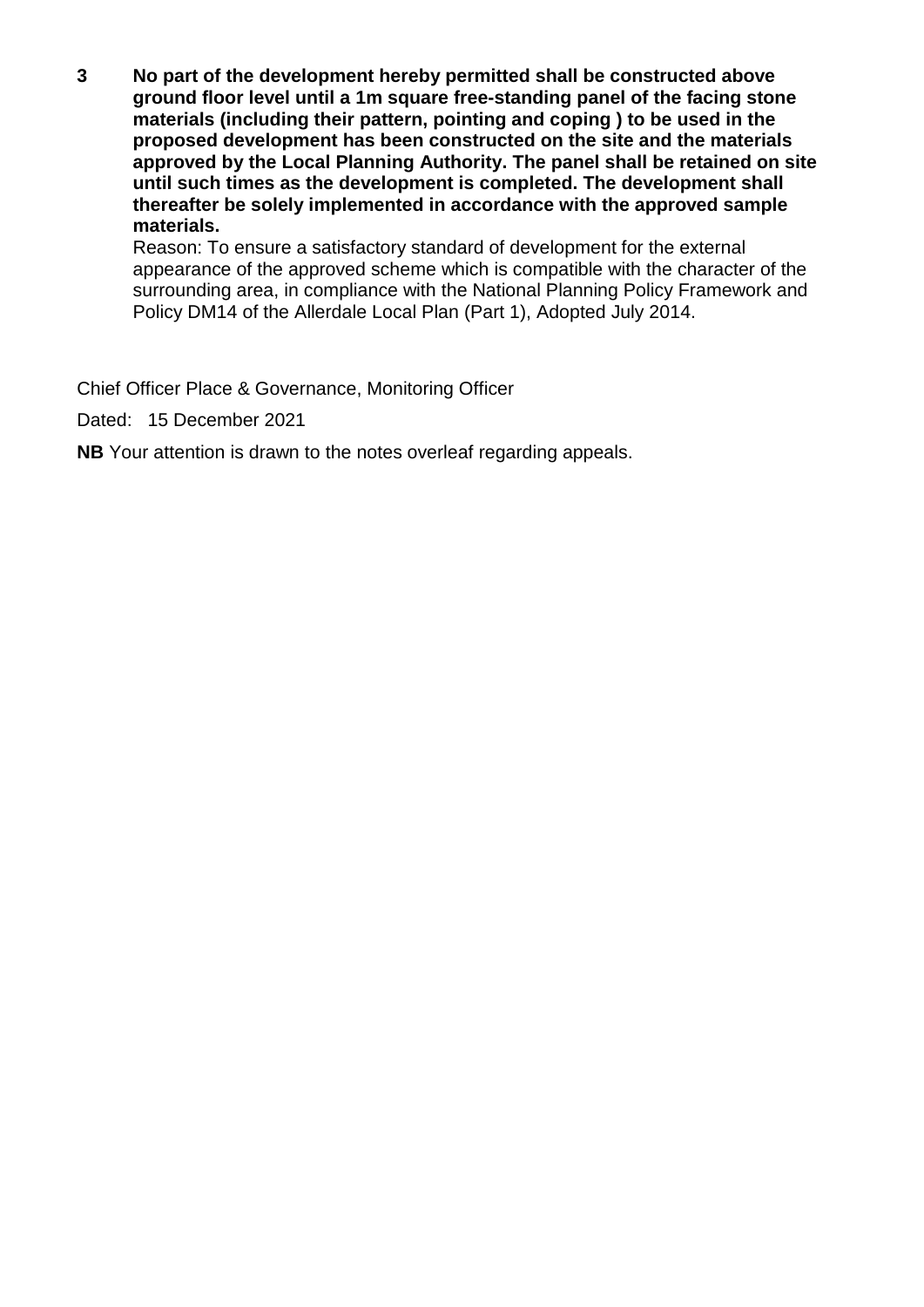### **Notes to Applicant**

The Local Planning Authority has acted positively and proactively in determining this application by assessing the proposal against, primarily, the development plan policies, any duties applicable and also all material considerations, including Local Plan policy, the National Planning Policy Framework and any stakeholder representations that may have been received. It has subsequently determined to grant planning permission.

Building regulations approval may still be required for the proposed development and you can contact a Building Inspector at these offices on 01900 702520 for clarification or further details on Building Regulations these can be accessed via [https://www.allerdale.gov.uk/en/planning-building-control/building-control/do-i-need-building](https://www.allerdale.gov.uk/en/planning-building-control/building-control/do-i-need-building-control/)[control/](https://www.allerdale.gov.uk/en/planning-building-control/building-control/do-i-need-building-control/)

Prior to any building work or development you are advised to check the location of any Electricity Northwest cables, overhead lines or any other electrical equipment that may be located near to where you will be working using their self-service Know Before You Dig. Please use following link <https://www.enwl.co.uk/advice-and-services/know-before-you-dig/>